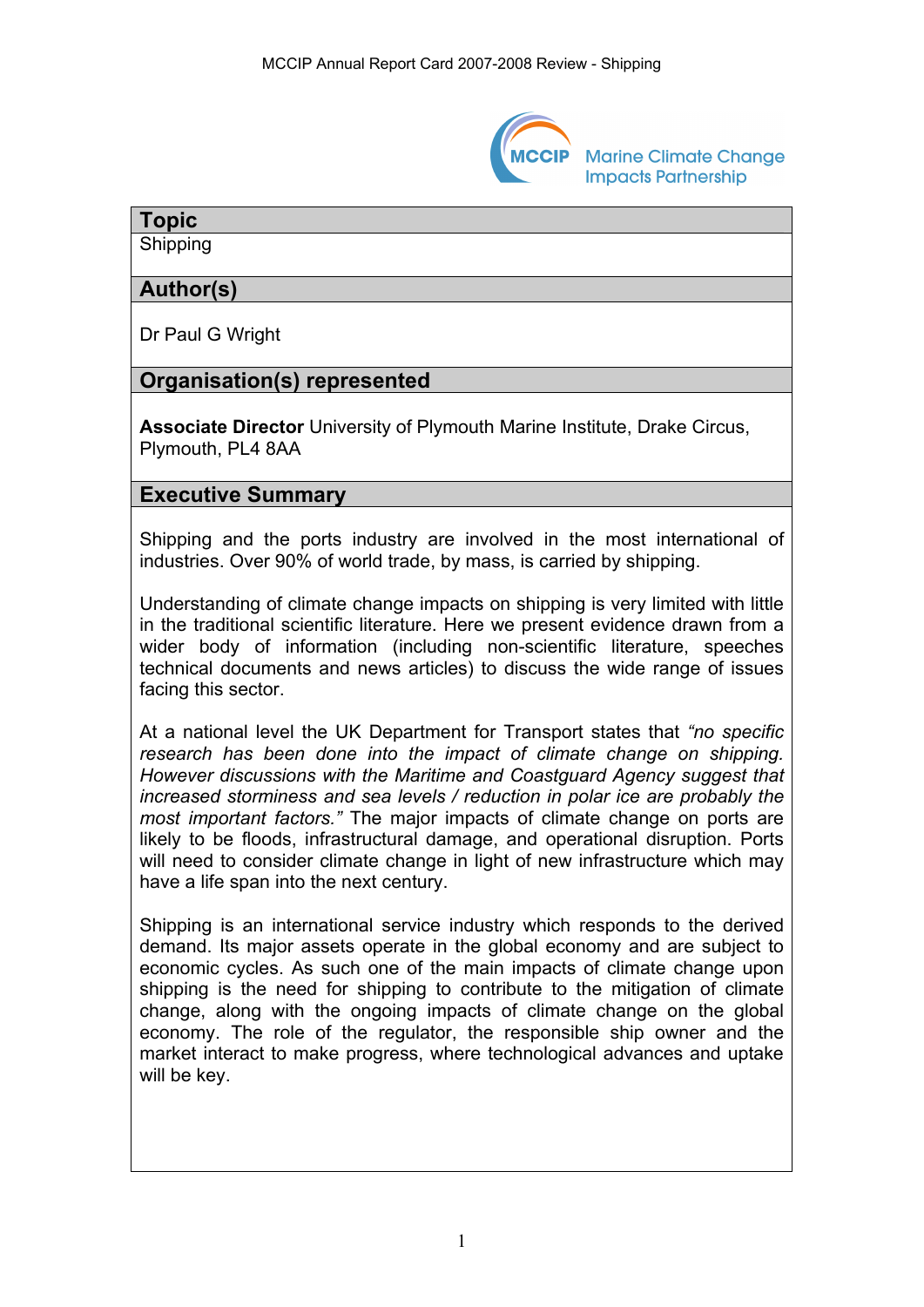# **Full review**

## **What role has shipping in the world ?**

Shipping and the ports industry are involved in the most international of industries. Over 90% of world trade, by mass, is carried by shipping. During the last twenty years, demand for shipping capacity has risen by 135% from 13,000 Billion tonne – miles in 1986 to 30,600 Billion tonne – miles in 2006<sup>1</sup>. World fleet growth is set to continue. In August 2007 seven thousand ships were on order worldwide<sup>2</sup>. It is estimated that the new buildings will lead to an increase in the global fleet of 20%. A ship built today will have a physical life of between 25 and 35 years. Many will still be operating in 2040. Worldwide there are in excess of 50,000 cargo carrying ships greater than 100 gross tons engaged in international trading. In addition a further 45,000 ships are involved in a range of miscellaneous activities including offshore work, research and dredging<sup>3</sup>. Growth in world trade associated with an increasing world population will put pressure on the development of both the fleet size and port's infrastructure over the short to long term. Increase in ship numbers and size will enable growth to be absorbed, but will impact heavily on port provision.

#### **How will climate change impact on the movement of shipping and development of ports?**

At a national level The United Kingdom's Department for Transport states that *"no specific research has been done into the impact of climate change on shipping. However discussions with the Maritime and Coastguard Agency suggest that increased storminess and sea levels / reduction in polar ice are probably the most important factors.<sup>4</sup> "* The same report notes that Associated British Ports, a provider of port facilities and services to shippers and cargo owners has commissioned research into the risks of climate change. The major impacts of climate change on ports are likely to be floods, infrastructural damage, and operational disruption. Ports will need to consider climate change in light of new infrastructure which may have a life span into the next century.

### **Shipping of water and food.**

It is anticipated that in the long term and beyond, the present sources of water and food which provides for human life will be disrupted.<sup>5</sup> Climate change will lead to regional water shortages and to reductions in agricultural yields. Distribution of water by large ocean going water tankers, the towing of ice from glaciers (or granulation of polar ice for transportation) may provide opportunities for shipping.<sup>6</sup> Regional changes in agricultural yields and demand for agricultural products, which already provide shipping with opportunity for trade, will create new opportunities in the medium to long term.

#### **New Shipping Routes.**

Observations over the past 50 years have indicated a marked decline in the extent of Arctic sea ice. The Northern Route across Russia's North coast and the North West Passage will provide reduced sea distances between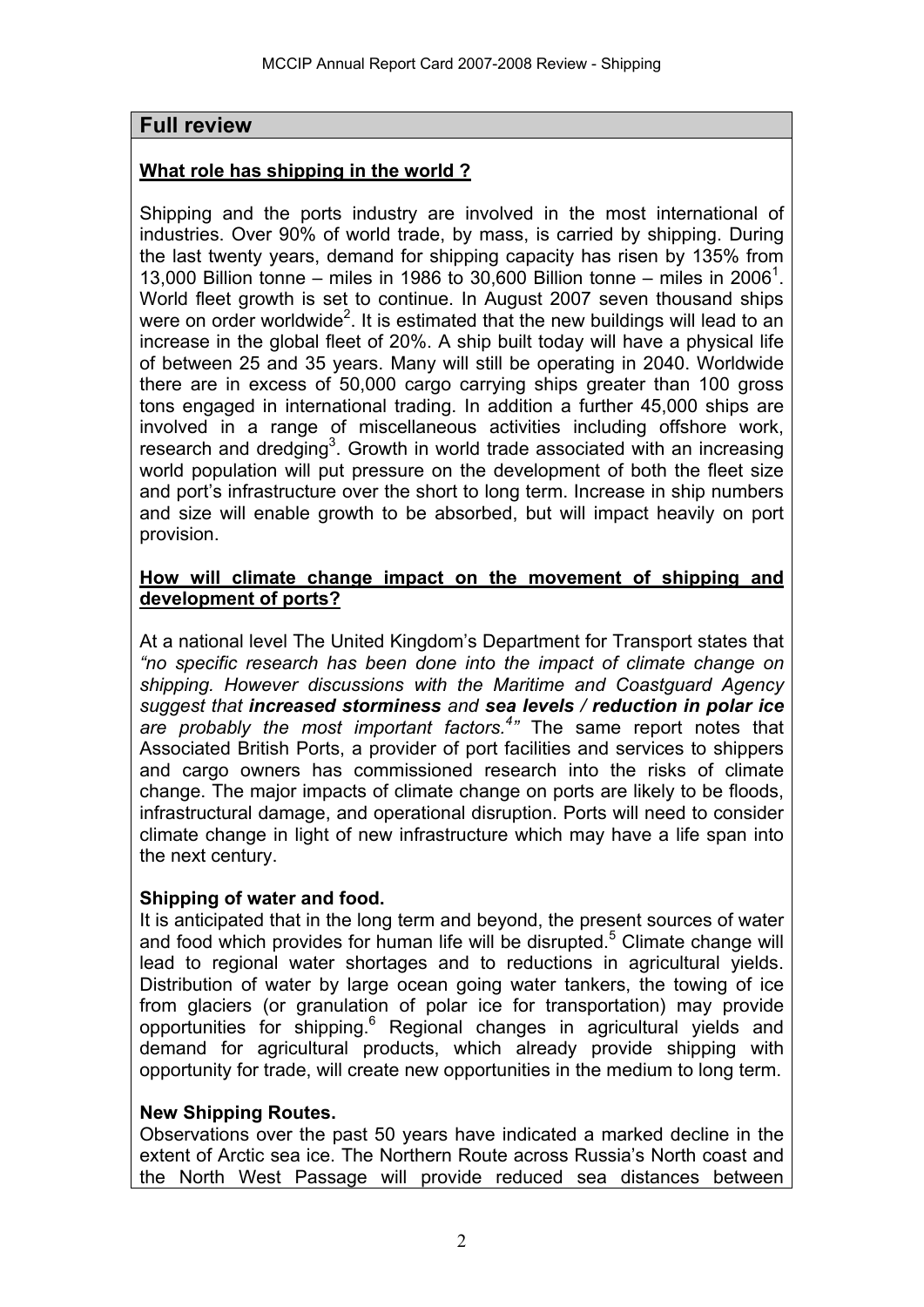America, Europe and Northern Asia. By 2080 it has been predicted that the navigation season for the Northern Sea Route (NSR) from Eurasia to the Bering Sea will increase from the current 20-30 days per year to 90-100 days by  $2080^{7a}$ . Ice locked states will gain access for the exploration and distribution of primary materials which are known to exist in the Artic including natural gas and oil.<sup>7b</sup> Risk of degradation to a pristine environment due to the possibility of oil spills from ships is a concern, particularly as clean up will take longer, due to less wave action and breakdown is slower in colder temperatures. In addition ballasting/de-ballasting required for safe ship operations will have to be undertaken in full recognition of the potential transfer of alien and invasive biological species.

### **Present shipping routes.**

The *Panama Canal* depends for its operation on regular, high rainfall. Reduction of rainfall due to climate change will lead to less than optimal use of the canal and limit the draft of ships using the lock system. There will be inevitable consequences for quantities of cargo which move through the system. Likewise climate change could impact on the *Great Lakes and St Lawrence Seaway***,** where water depths are reducing affecting the operation of the entire system. Slow filling of locks and reduced draft available for shipping will reduce its value to the international community.<sup>8</sup>

### **Extreme weather**

Any changes to extreme weather conditions in the form of **tropical revolving storms** (including hurricanes and typhoons) and **storm surges** will have to be faced by shipping. **Freak waves,** which it is claimed may have lead to the loss of 200 containerships and tankers over the last two decades, are expected to become more common. These are events which shipping already faces. Improvements and reliability of **weather forecasting** methods, developments in **ship design** and a review of the **construction rules** of ships can accommodate potential problems.

# **Ports**

Ports provide the necessary intermodal link in the shipping process. Port terminals are vulnerable to **sea level rise**, flooding and extreme weather conditions. Flooding may cause serious operational disruption within the port and port hinterland. Defences against sea level change and flooding are possible and may be incorporated into terminal design. The use of barriers and gates is common but will cause some restriction in the layout and terminal efficiency. In the United Kingdom east coast ports are most vulnerable to flooding. **Extreme weather** conditions are experienced by ports and are difficult to defend against. Major disruption to both land and sea port users can be caused. **Storm surges** created by a combination of low pressure, high tides and strong winds can create exceptional conditions. Around the eastern coast of the UK sea level can be raised by 2 metres. It is anticipated that climate change will increase the frequency and height of storm surges.<sup>9</sup> Strong winds are a further example of extreme weather which will impact on ports and port operation and are expected to be more intense in some parts of the world. The potential type of damage to port infrastructure is illustrated by Typhoon *Maemi* which in 2003 developed over the Pacific Ocean and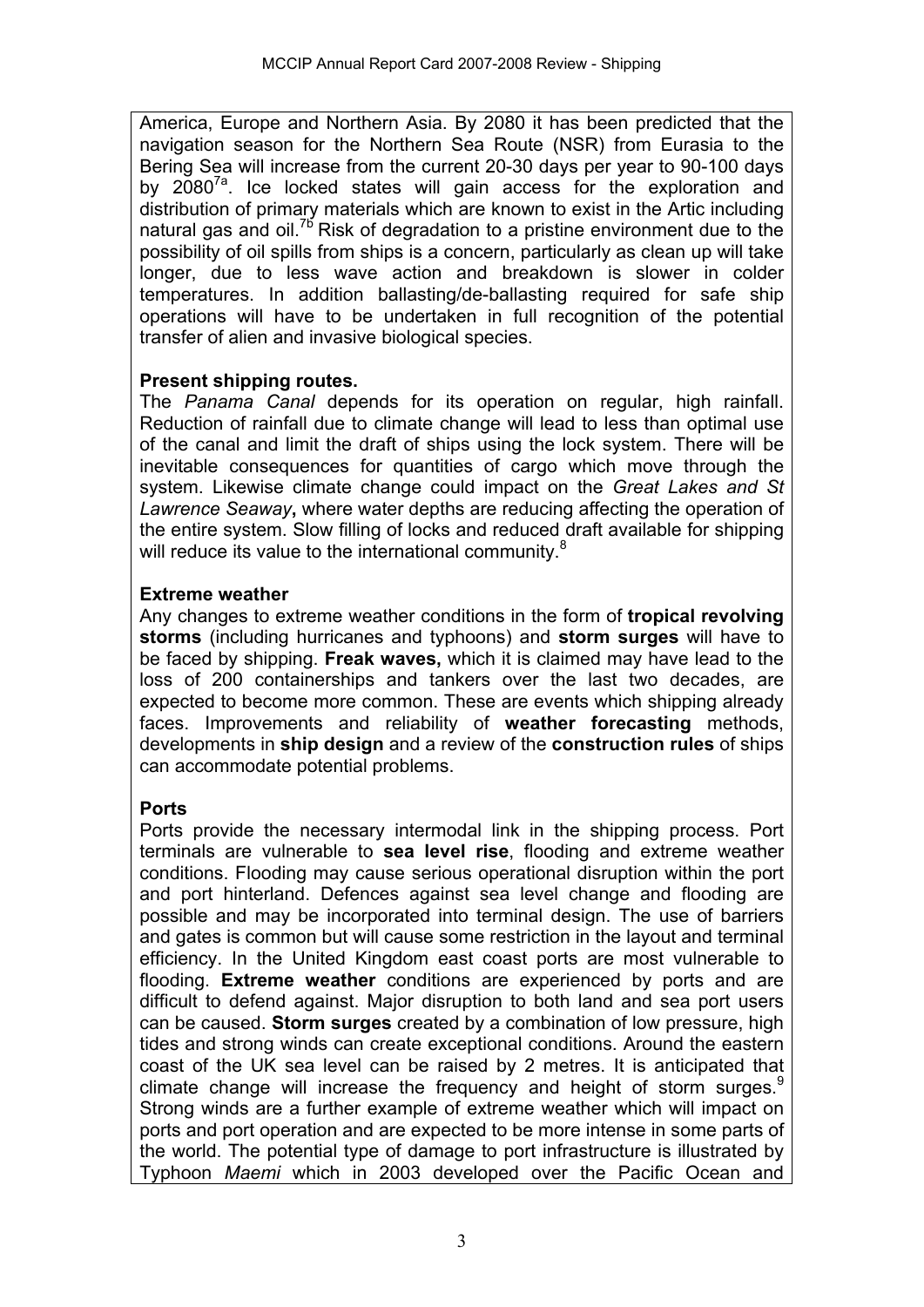produced winds of 135 miles per hour which toppled eleven gantry cranes in the southern port city of Busan, Korea.<sup>10</sup>

#### **New opportunities for shipping due to climate change**

The pressures caused by the threat of climate change will provide new opportunities for shipping. Access to previously **untapped oil and gas fields of the Arctic** will call for innovative ship design to work in harsh weather and ice conditions. The development of **renewable energy** using offshore wind, current or wave energy will require specialist construction and service ships. Technology will be refined to produce **greater engine and hull efficiency** with the consequent reduction of maritime created Green House Gases (GHG) per tonne of cargo moved. It is possible that the cruise ship industry will exploit hitherto inaccessible cruising areas. Cargo carrying ships will continue to meet demand, but **trade patterns** and the quantities moved will change as the climatic pattern changes and using climate friendly fuels there is reduced need for fossil fuels. With climate change creating a different pattern of supply and demand of fresh water, international distribution will become of increasing importance. New shipping trades may be developed using water tankers to satisfy the world's demand for fresh water.

### **Impacts of climate change mitigation on shipping**

One of the impacts of climate change on shipping is the need for shipping to mitigate its own contribution to the issues associated with climate change. The role of the regulator, the responsible ship owner and the market interact to make progress.

### **Governance of International Shipping**

The need for international governance of world shipping was recognised by the United Nations, who in 1948 set up the International Maritime Consultative Committee now the International Maritime Organisation (IMO). The responsibilities of the IMO are stated in its strap line "Safe, Secure and Efficient Shipping on Clean Oceans". The effectiveness of IMO as a regulator is dependent on its member governments and their ability to implement and enforce through flag and port state control, agreed actions.<sup>11</sup> The IMO is concerned with setting a regulatory regime which reduces the environmental impact of shipping through the International Convention for the Prevention of Pollution from Ships (MARPOL 73/78). However international conventions take time to ratify, implement and when necessary amend. Uniform international enforcement is also difficult to achieve. The UK Government is a government member of the IMO.

### **Fuel Used by Shipping**

Ships first used diesel engines in 1912. Whilst the diesel engine can be run on many fuel types, the slow speed diesel engines used by the majority of today's ships run on cheap low grade heavy fuel. Heavy fuels are the residue (dregs) of the crude oil distillation process, their use being encouraged by a relatively low cost per tonne and wide availability.12 The largest marine diesel engine in service today produces 108,000 brake horse power (bhp) at 102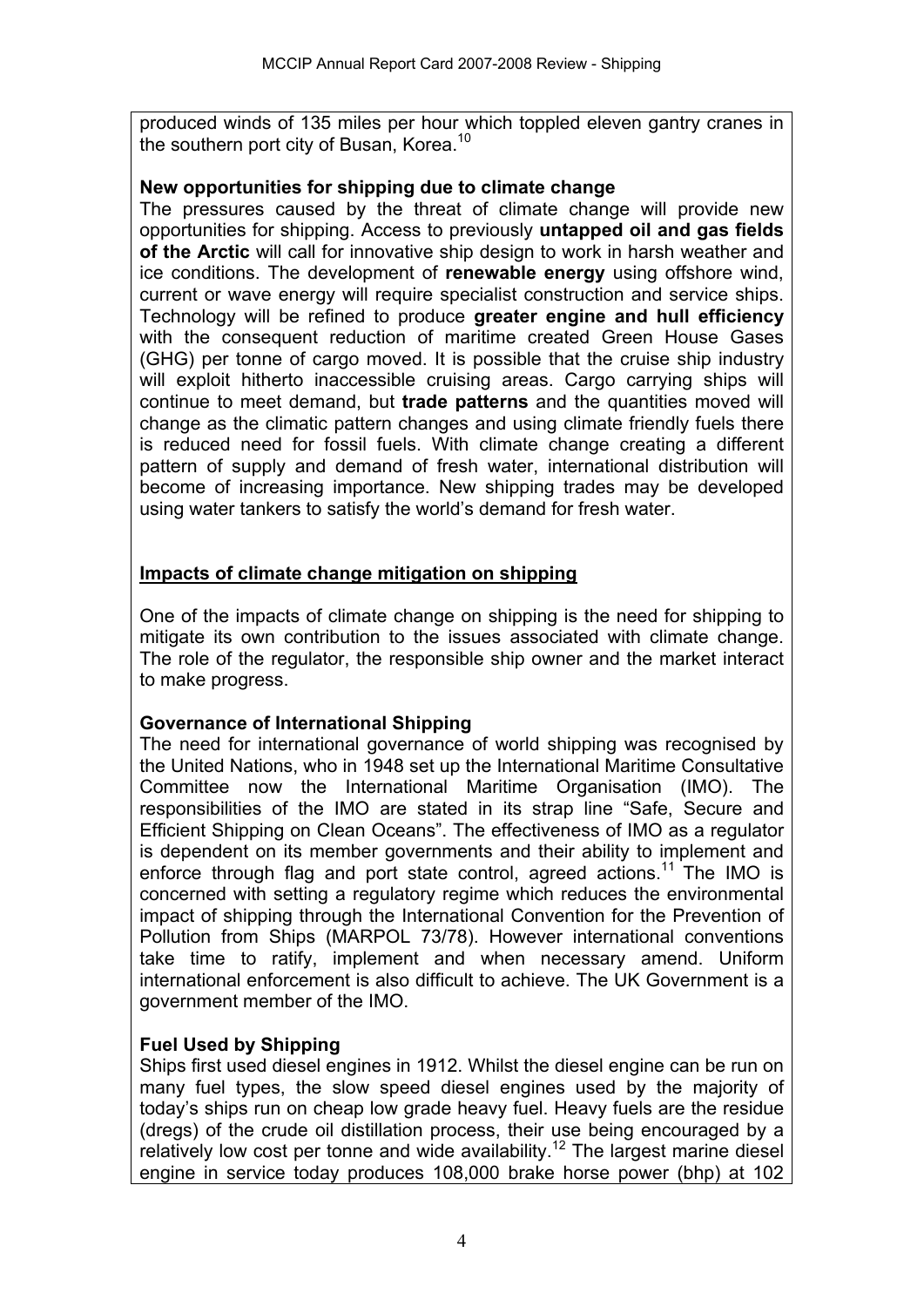revoutions per minute (rpm). It uses 300 tonnes of Heavy Fuel Oil (HFO) each day at cruising speed.<sup>13</sup> The cost of heavy fuel varies depending on demand and availability. In July 2007 the cost of Heavy Fuel Oil was \$377 per tonne at Rotterdam.14 Fuel costs are a significant feature in ship operation. Economics and practical issues confirm that HFO and Diesel Oil will continue to be used by shipping into the long term future. Effective altermative fuels are being sought, but continuing growth makes it unlikely that fossil fuels will be displaced. In a recent speech to the UK Chamber of Shipping, the Secretary of State for Shipping emphasised the direction that shipping should take:- *"it is important that shipping becomes more fuel efficient, takes full advantage of greener technologies and better manages the adverse consequences of fuel use to help fight climate change."*15.

#### **Green House Gas Emissions**

Atmospheric pollution by shipping has been considered since the development of MARPOL 73. Agreement to look at the impact of gas emissions on climate change commenced in 1990 when a series of papers were presented to the IMO. They concerned the six main GHGs (namely CO2, SOx, NOx, Methane, Hydrofluorcarbon and Perfluorocarbons ). Initial focus was on the Hydrofluorocarbons and then Sulphur Oxides (SOx) and Nitrogen Oxides (NOx). In December 2003 the IMO adopted an Assembly resolution on **IMO Policies and Practices related to the Reduction of Greenhouse Gas Emissions from Ships.**16 The IMO has looked at developing an Indexing Scheme for ships, through which shipowner's can evaluate the performance of their fleet with regard to GHG emissions and provide information regarding fuel efficiency. The Marine Environmental Protection Committee (MEPC) of IMO is presently involved in a workplan and timetable to reduce GHG. Agreement has been made through the MEPC, that unilateral action by global, regional or national bodies on the development of GHG strategies for shipping should be avoided and that the IMO, in cooperation with other UN bodies should take the lead**.** 13 A maximum sulphur content of any marine fuel is required by MARPOL Annex 6 and control areas initially encompassing the entire Baltic Sea and extended to the North Sea in 2007 have been established. The North Sea **SOx Emission Control Area** (SECA) requires ships within that area to burn fuel with a sulphur content no greater than 1.5% m/m. There are concerns regarding the provision of adequate stocks of compliant fuel and the monitoring of compliance by coastal states. Stricter rules concerning the amount of sulphur in marine fuels are being considered for future implementation.

### **Fuel Efficiency**

When compared to other modes of transport, shipping is very efficient. The energy required by sea to move one tonne of cargo one kilometre using a 1200 TEU containership has been calculated to be 0.12 Megajoules. The energy required to move the same weight a similar distance by road vehicle vaies between 0.7 and 1.2 Megajoules.<sup>18</sup> Increasing demand for cargo and passenger transport by sea will cause an overall increase in the amount of fuel burned. The total GHG created by shipping is not well understood though arguably small. Stern reports that total international CO2 emissions from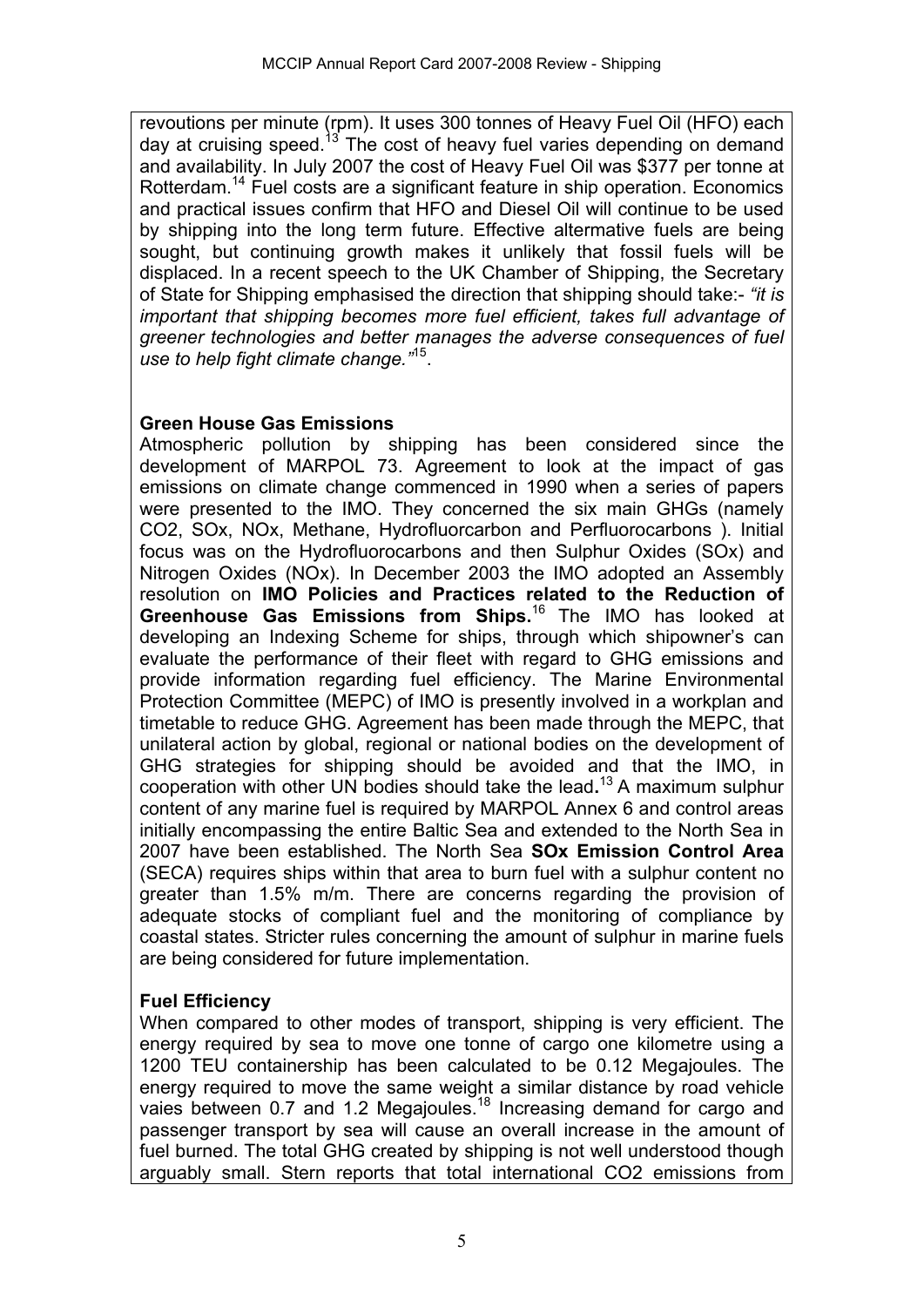shipping account for less than  $1.5\%$  of all GHG emissions.<sup>19</sup> Other studies suggest that shipping emitted around 800 Tg (Terragrams) of  $CO<sub>2</sub>$  and contributed around 2.7% to all anthropogenic  $CO<sub>2</sub>$  emissions in 2000. <sup>20</sup> The overall growth of GHG produced by shipping is expected to rise due to an expanding shipping sector. The short and medium term challenge is for shipping to minimise overall GHG emissions whilst meeting the increasing demand for economical transport. In the short term this can be done by creating more efficient engines, developing performance enhancement devices, using new technology eg the use of flue gas scrubbers and connecting ships to shore power whilst alonside ( "cold ironing"). In the longer term the development of economical ships primary power systems which are self sustaining and do not require the use of fossil fuels must be the ultimate aim.

### **Primary Power Plant**

It is accepted that in the medium to long term the diesel engine will remain the primary power system for shipping. Whilst diesel manufacturers undertake continuous research in engine development, further encouragement is provided from quasi governmental sources. In 2007 a European Project known as HERCULES was launched to further encourage the development of marine diesel engines and improve their efficiency.<sup>21</sup>

### **Improved Operation**

It may be in the shipowner's own interest to improve the environmental efficiency of their shipping fleet, often ahead of regulation. An example of good practice is provided by the Ever Green Corporation's, Greenship project. Among environmental features incoporated in the 2006/07 build of the Evergreen "S-Type" - 7,000 TEU containerships, are a low sulphur fuel system, an Alternative Maritime Power (AMP) plant (allowing connection to shore power supplies during loading / unloading operations) and a hull design which improves fuel consumption. Dr Chang, Vice Group Chairman of Ever Green, believes "that all shipowners have a duty to minimise the impact of their operations on the global environment" <sup>22</sup> The cost of providing environmental features can be significant. It is estimated that the features incorporated into the design of the "S-Type" ships cost \$5 million per ship, plus an ongoing costs of \$400,000 per year. Based on a 20 year economic life of a contanership, the total additional cost set against each vessel is \$13 Million. $^{23}$  In the short term such features could be incorporated into all new ship builds.

# **Alternatives to Fossil Fuels**

If non fossil fuel were used, the emission of GHGs could be eliminated. There are several potetial alternative fuel and power sources for shipping including nuclear power, hydrogen cells, solar cells, biofuels and wind energy. Alternative fuels can be used as a primary, secondary or hybrid energy source. It is unlikely that in the short, medium term and even longer the alternatives will replace fossil fuels.

Hans Blix in a paper to the World Nuclear Association 2001<sup>24</sup> comments on the use of **nuclear power** "*some people shudder at the mere mention of the words uranium, nulclear or atomic as if they were supernatural forces -*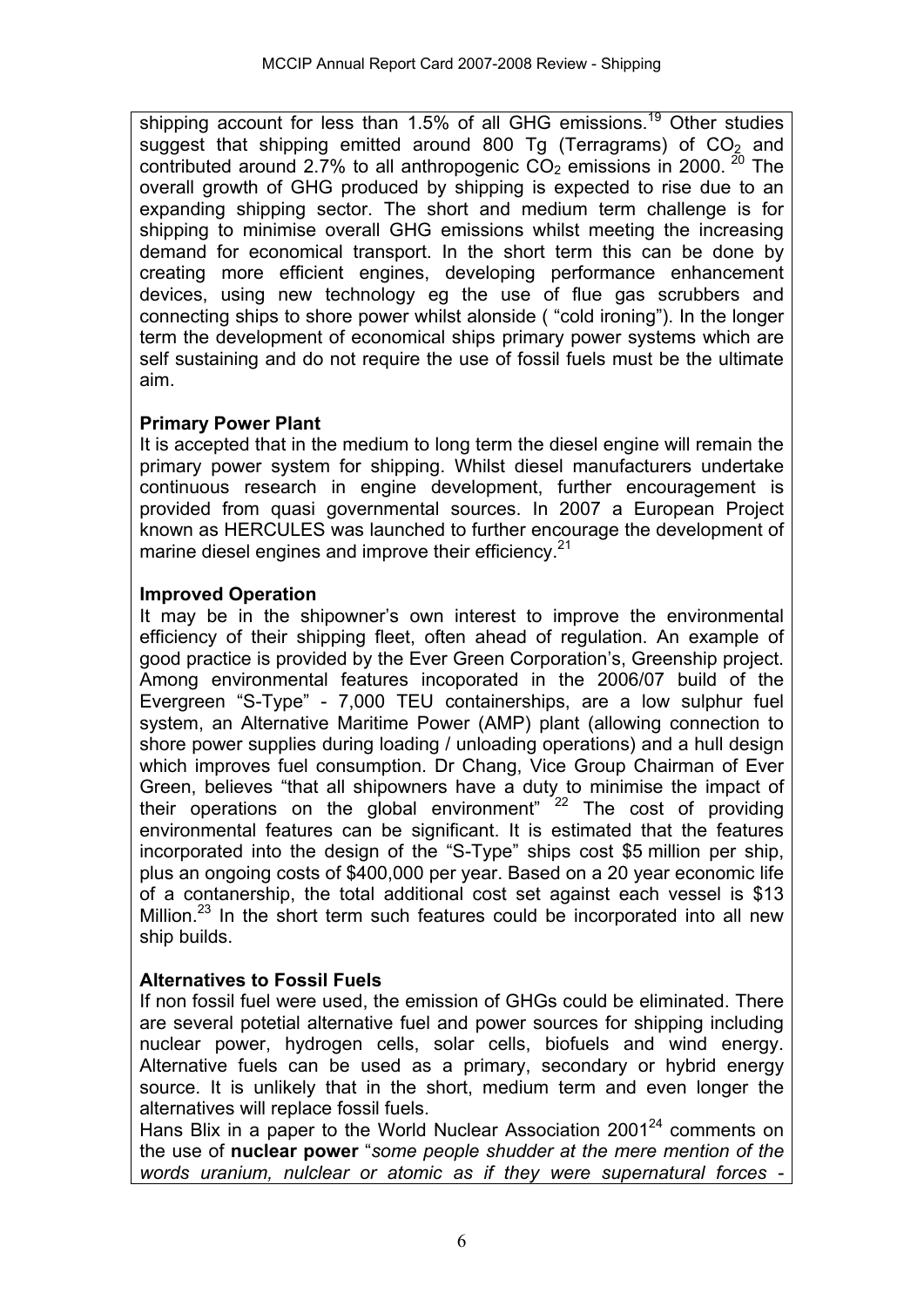*ionising radioation is as natural as the sun - it is rational to work for acceptance regulation and prudent use of nuclear power"* In conversion terms, 1 kg of oil corresponds to 3kWh to 4kWh of electricity whereas 1 kg of plutonium corresponds to 6 Million kWh of electricity*. "To me the suggestion that wind power, solar power and commercial biomass are rational answers to thr world's needs for sustainable energy is about as implausible as suggestions that it would be rational to to handle transport on the high seas by sailing ships rather than diesel powered ships*." Whilst experimental nuclear powered merchant ships were built in the 1960s, the present use of nuclear power sources at sea are confined to ice breakers, aircraft carriers and submarines. Mark Brownrigg, Director General of the UK Chamber of Shipping replying to a UK Select Committee Inquiry stated<sup>25</sup> "nuclear ships" *have never worked in terms of cargo carrying .... and there are other issues (eg restricted port calls)"* Nuclear power, however, is a proven technology, used as the primary power system in present ship types, including ice breakers and submarines. It is GHG free and has certain potential for the medium and long term. Although the use of **hydrogen cells** is a possibility the present situation is that shipping is a long way from using the technology as a main power source.<sup>26</sup> Experiments on their for auxiliary energy sources at sea are being initiated. The use of hydrogen cells for primary marine power is a medium to long term objective. Using **solar cells** as a main power supply for shipping has potential. The craft in which it has presently been used arelimited, but the baisc technology has been proven. A 120 passenger ferry has been working in the Port of Hamburg since 2000 using solar panels alone can cruise at 5 kilometers per hour. It is more likely that solar cells will be used in hybrid power systems.27 The use of **biofuels** is another alternative. Bioethanol is available in various countries for use in cars. Bioethanol is produced from vegetable sources. The UK Government is encouraging its use and in the short term (ie by 2010) is expecting 5% of all petroleum and diesel to contain biofuels). There is no similar requirement for shipping and as fuel quantities required by shipping are large it is unlikely that it will become a common fuel for cargo carrying ships.<sup>28</sup> Until the middle of the nineteenth century ships were powered by a free and environmentally sustainable source – the **wind**. 29 This source of power is still available in abundance and modern wind assisted ships can take advantage of new technologies and materials. There has been an increase in the understanding of ocean weather and climatic patterns which encourages experimentation in the use of wind as a primary power source. A "new age of sail" reducing or completely eliminating GHGs is possible. However the wind is fickle and with sophiticated worldwide supply chains demanding strict vessel timetables it is highly doubtful that it will be used as a primary power source. It is more likely that wind power will be used as a secondary source of power. In the early 1980s when there were dramatic increases in Fuel Oil prices a great deal of activity to develop wind assisted ships took place. Among successful designs was the Walker Wingsail which reached a prototype stage when fitted to the 6500 dwt MV Ashington. It showed that 15% - 20% fuel saving could be achieved. The Sea Kite**,** is a more recent idea, designed to harness the winds above sea level. An inflatable aerofoil, in kite form, is attached to the forepart of the ship and flies at a height of between 100 - 500 metres. The kite is designed to maximise thrust whatever the wind conditions and is said to have the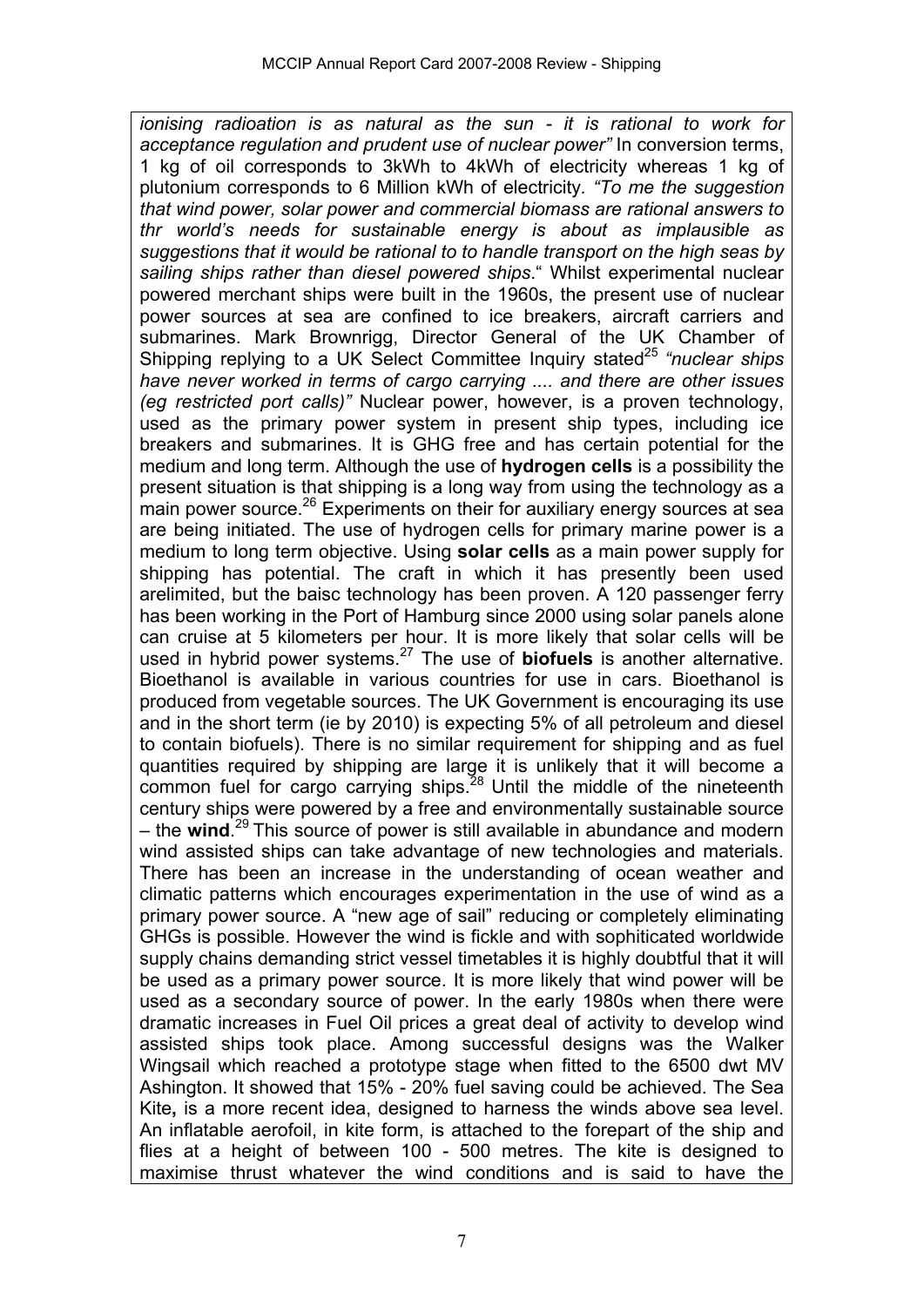propulsive power equivalent to a large ship's engine. The system is under experimentation but claims that savings in fuel oil usage of between 20% and 40% have been made. It is expected to be available for commercial sales within the short term. <sup>30</sup> In 2006 the Norwegian shipping company Wallenius Wilhelmson produced a revolutionary concept ship known as the **Hybrid E/S (Environmentally Sound) Ship.** The concept ship, based on a 10,000 pure car carrier brought together known technologies including a revolutionary hull design (the pentamaran) hydraulic sails, fuel cell technology and photovoltaic cells, to provide a ship which is possible within the medium time frame. The choice of technologies ensures there are no GHG emissions.

#### **Innovative Hull Design**

Along with fuel considerations, greater efficiency leading to reduction in GHG can be achieved through improving the efficiency of hull design. New novel hull forms which provide efficiency in fuel consumption include the **Pentamaran**<sup>31</sup> and the **Ulstein Verft** new X Bow (the upside down bow). Both provide lower fuel consumption and an easier ride at sea.<sup>32</sup> Among other novel developments leading to reduced fuel consumption is the **Slippery Ship**  by which a layer of bubbles is produced along the body of the ship. The bubbles reduce the frictional drag of the ship, improving the efficiency of the hull by a factor of 20%.<sup>33</sup>

#### **Shipping supports data monitoring to inform of climate change**

Finally shipping has a role in supporting the role of the scientist in evaluating and gaining knowledge about climate change. Presently some 7,000 ships are involved in carrying out systematic observations of the weather data through the World Meteorological Office Voluntary Ships Scheme.<sup>34</sup> For more than 75 years merchant ships have used continuous plankton recorders to sample the North Sea and AtlanticOcean. More than 170,000 samples have been collected which when analysed can provode evidence of climate change.<sup>35</sup> The Ferry Box System uses commercial ferries to carry sophisticated monitoring devices. The devices provide scientists with information they require to support the effective management of coastal and shelf seas.<sup>36</sup>

#### **Confidence in the future development of the shipping sector with respect to climate change.**

### **Role of Shipping**

Ships are vehicles whose design and structure using technology based on sound scientific principle have produced international transport solutions for commerce.

Shipping and port capacity has developed to meet the demands of a growing population.

There is some present mismatch and imbalance in certain trade patterns that have lead to certain inefficiencies in the ship and port industries. Inefficiencies suggest that greater resources are used than are necessary to undertake the task. Awareness of the issue and its potential impact on the environment and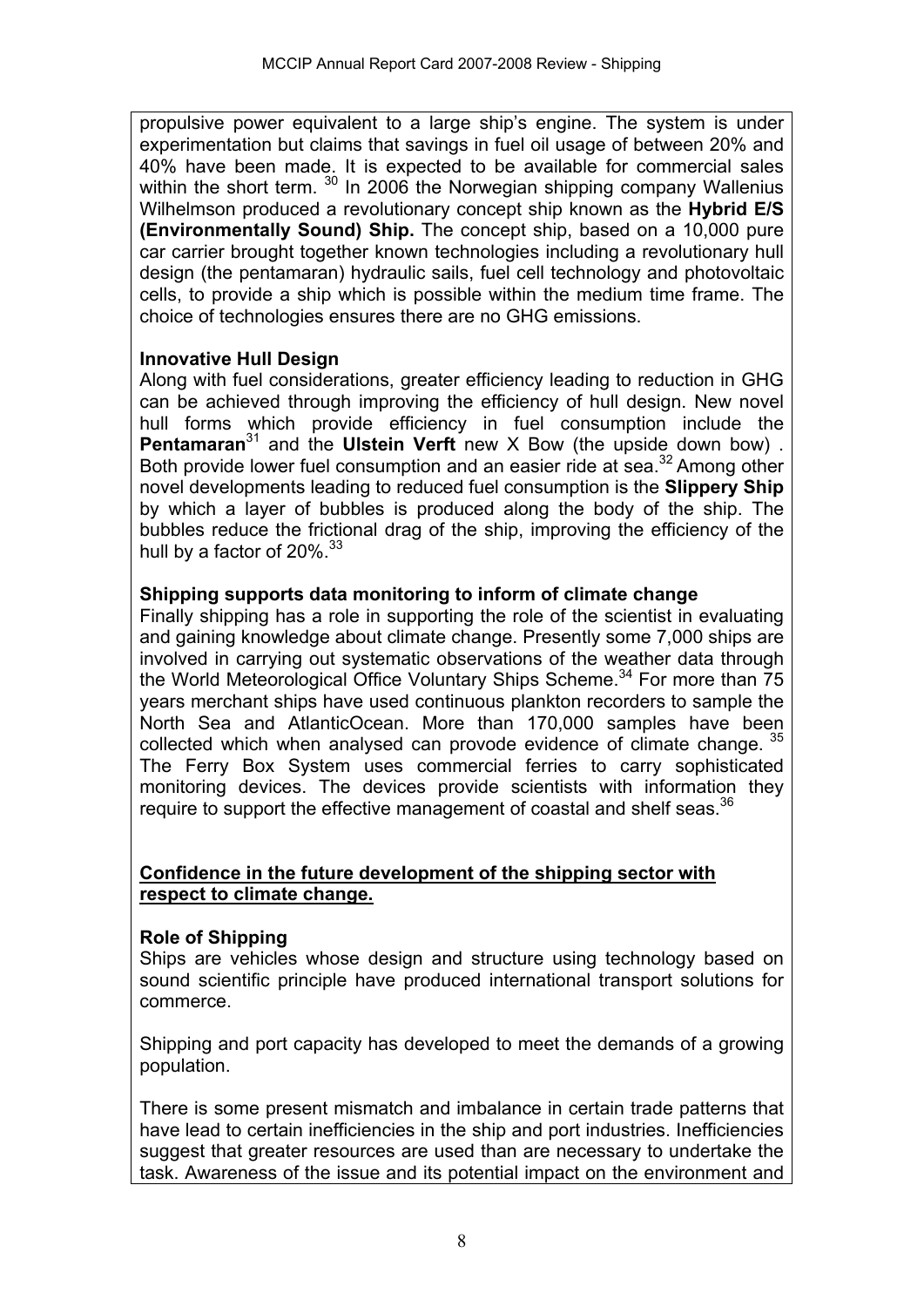climate are recognised by many key players. Confidence in resolving mismatch is low.

Future projections show an increasing level of demand. Whilst it is relatively easy to meet the demand for increased ship capacity that of port and port infrastructure is less. Confidence that future ports and their respective hinterland will meet the demand suggested by the projected growth is moderate.

#### **Impact of climate change on the movement of shipping and development of ports**

There is moderate confidence that as climate change causes modification of climatic regions there will be a slow and largely subtle adjustment in general shipping routes. In the long term there is moderate confidence that the Arctic routes, which provide significant reduction in distance between major trading blocs, will be used not only for access to the development of the Arctic oil and gas fields, but also as commercial highways.

There is expectation that extreme weather will be increase causing challenges to ship design. There is moderate confidence that in the medium and long term new ship design will incorporate features which will reduce risk.

#### **Impacts of climate change on shipping**.

There is every confidence in the governance of ships through the International Maritime Organisation. However there is moderate confidence that pressure exerted by strong and influential blocs of maritime states will have increasing weight in determining issues and solutions to problems of environmental concern.

Reducing the amount and improving the efficiency of fuel used is a recognised commercial concern of ship management. There is high confidence that in the short and medium term continuing efforts will be made to ensure gains in both areas.

The precedent in developing areas where cleaner fuels are used has been established by SOx Emission Control Areas (SECA). Whilst presently limited to Europe it is considered that the idea could be developed internationally. However confidence in the long term development of SECAs outside Europe and America is low,

Confidence in a dramatic development in primary power plant technology in the medium term is low. However incremental improvements in power plant efficiency are anticipated.

There is moderate confidence that alternatives to fossil fuels will be used to supplement primary power plant within the medium term. The role of nuclear plant to power commercial ships are considered a long term possibility but with low confidence. Hybrid power systems incorporating fuel cell technology are considered feasible in the long term.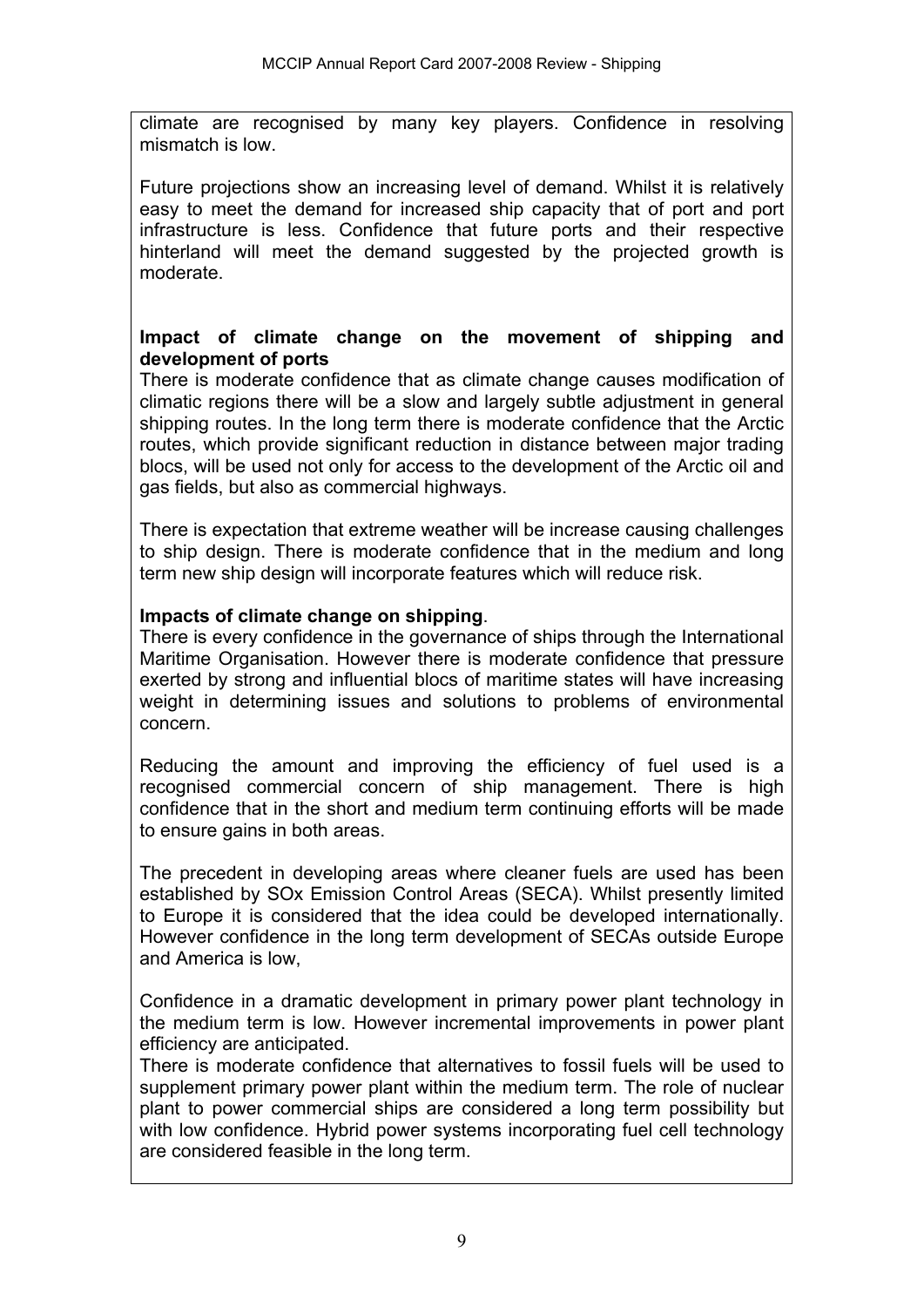# **Confidence assessments**

### **'What is already happening' – Low**

**'What could happen in the future' - Low**

*Research on the impacts of climate change on shipping is extremely limited, the evidence presented here is drawn from many sources rather than the strictly peer-reviewed literature. As such this article has not itself been peerreviewed and MCCIP have given the confidence as low for both present and future in the ARC to take account of this.* 

### **Knowledge gaps**

• There are many knowledge gaps. The impact of climate change on shipping is wide and tends to be speculative. The area is one which requires further study and research.

### **Commercial impacts**

This topic is entirely concerned with commercial aspects of climate change in the marine environment.

### **References**

- 1. **IMO's Response to Current Environmental Challenges** *in* IMO News No 2 2007 pp 14-27
- 2. **Vessel Types on Order** *in* Fairplay Solutions Issue 131 August 2007 p53.
- 3. **World Fleet Statistics 2006**, p10 *in* Lloyd's Register Fairplay ISBN 978-190129093-6 2007
- 4. **The Changing Climate: its impact on the Department for Transport** [http://www.dft.gov.uk](http://www.dft.gov.uk/)
- 5. **Climate Change Around the World** http://news.bbc.co.uk/1/hi/in\_depth/629/6528979.stm
- 6. **Water bosses plan to tow icebergs up Thames,** *by* Smith L, *in* Times online,  $17<sup>th</sup>$  May 2006.
- 7a. **Arctic Climate Impact Assessment**. Cambridge University Press, 1042pp.
- 7b. **The North West Passage without ice.**  <http://news.bbc.co.uk/americas/918448.stm>
- 8. **Brace Yourself for Climate Change**, *by* M Reynolds, *in* McGill Reporter  $24<sup>th</sup>$  October 2002, vol35 No 4
- 9. **Climate Change Scenarios for the United Kingdom: The UKCIP02**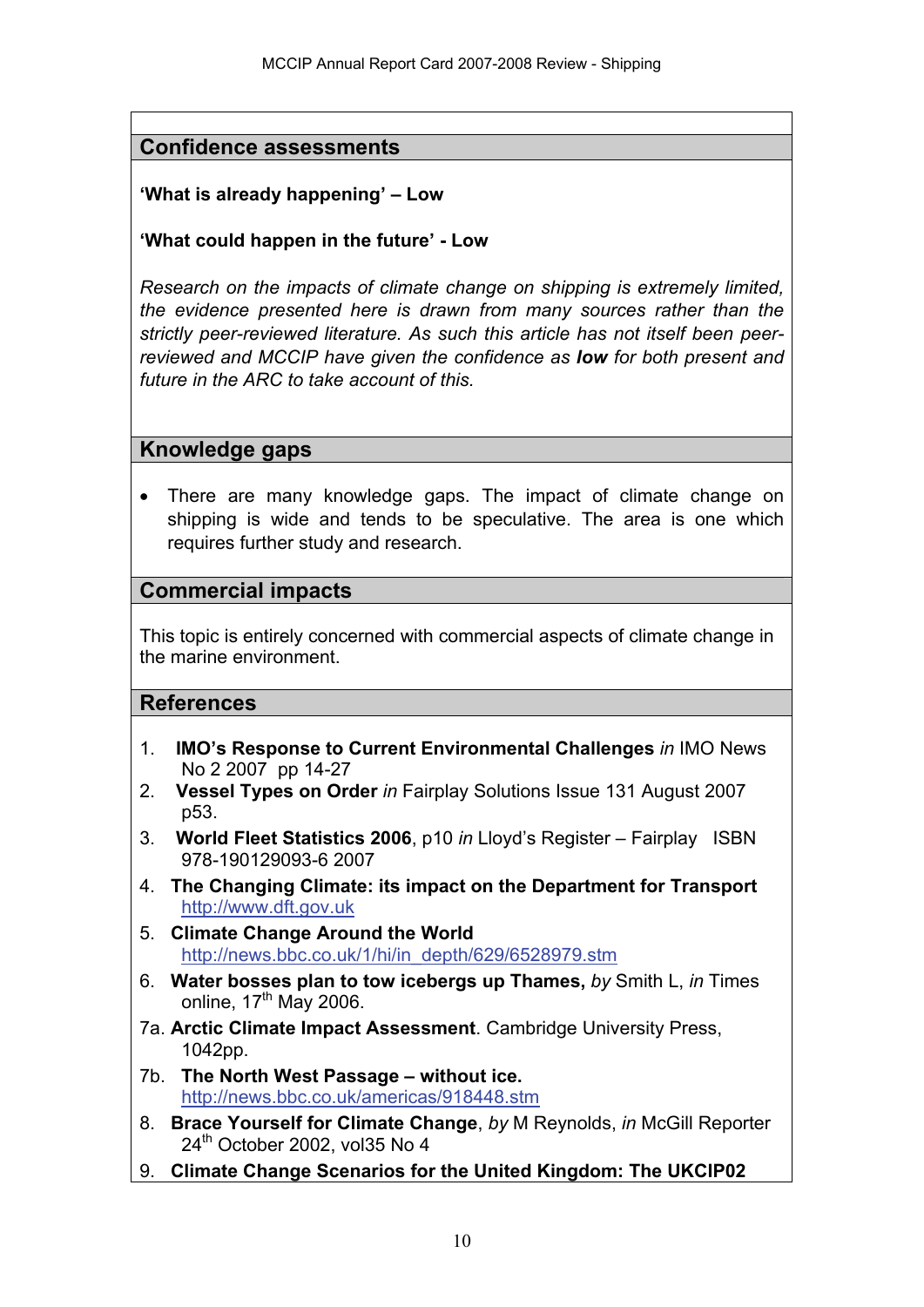**Scientific Report.** Hulme M, JenkinsGJ, Lu X, Turnpenny JR, MitchellTD, Jones RG, Lowe J, Murphy JM, Hassell D, Boorman P, McDonald R and Hill S (2002) Tyndall Centre for Climate Change Research, School of Environmental Sciences, University of East Anglia, Norwich, UK. 120pp

- 10. **Typhoon pounds South Korea**, [news.bbc.co.uk/1/hi/world/asia](http://news.bbc.co.uk/1/hi/world/asia-pacific/3105440)[pacific/3105440](http://news.bbc.co.uk/1/hi/world/asia-pacific/3105440) ,13th September 2003.
- 11. **IMO's Response to Current Environmental Challenges**, *in* IMO News No 2 2007 p27
- 12. **Diesel Engines** *Wikipedia, The Free Encyclopedia,* en.wikipedia.org/wiki/Diesel engine#Modern\_diesel\_engines
- 13. **Marine Propulsion Engines Failure in Corporate Innovation**, by Hudson RJF, [www.imarest.org](http://www.imarest.org/)
- 14. **Bunker Prices** Fairplay the International Shipping Weekly Issue 6441 p60  $2<sup>nd</sup>$  August 2007
- 15. Alexander D. *Speech to* UK Chamber of Shipping Annual Dinner January 2007
- 16. **Prevention of Air Pollution from Ships: IMO Begins Work**. [www.imo.org/Environment/mainframe.asp?topic-id=233](http://www.imo.org/Environment/mainframe.asp?topic-id=233)
- 17. **IMOs Work on reduction of GHGs from ships.** [www.imo.org/Newsroom/mainframe.asp?topic\\_id=1605](http://www.imo.org/Newsroom/mainframe.asp?topic_id=1605)
- 18. **Fuel Efficiency**, International Chamber of Shipping [www.marisec.org/shippingfacts/environmental/efficiency.php](http://www.marisec.org/shippingfacts/environmental/efficiency.php)
- 19. **The Stern Report -The Economics of Climate Change** HM Treasury [www.hm-treasury.gov.uk](http://www.hm-treasury.gov.uk/)
- 20. **Comparing Fuel Consumption, CO2 and Other Emissions from International Shipping and Aircraft,** Eyring V & Corbett JJ, [www.pa.op.dlr.de/SeaKLIM/Fuel\\_Emissions\\_International\\_Shipping.html](http://www.pa.op.dlr.de/SeaKLIM/Fuel_Emissions_International_Shipping.html)
- 21. **Shaping the Future of Shipping** EU Hercules Project [ec.europa.eu/research/star/index\\_en.cfm?p=52\\_main](http://ec.europa.eu/research/star/index_en.cfm?p=52_main)
- 22. **Creating a Better Life for the Future,** Chang Kuo-Cheng, *Speech to* Transpacific Maritime Conference 6<sup>th</sup> March 2006
- 23. **Your Partner in a Brighter Tomorrow.** Evergreen www.evergreenline.com/tbnl/images//2006EMCe01.jpg
- 24. **Nuclear Energy in the 21st Century**, Blix H, World Nuclear Association Annual Symposium 2001
- 25. **Treasury Committee on Climate Change** February 2007 Answer to Q 413
- 26. **Treasury Committee on Climate Change** February 2007 Answer to  $Q$  411
- 27. **"Alster Sun" World Wide Number One** [www.solarserver.de/solarmagazin/anlageaugust2000-e.html](http://www.solarserver.de/solarmagazin/anlageaugust2000-e.html)
- 28. **An old fuel for the future: bio-ethanol offers a way forward,** *by* Brignall M *in* The Guardian, 31<sup>st</sup> March 2007
- 29. **The New Age of Sail,** *by* Hamer M, *in* New Scientist.com.news service